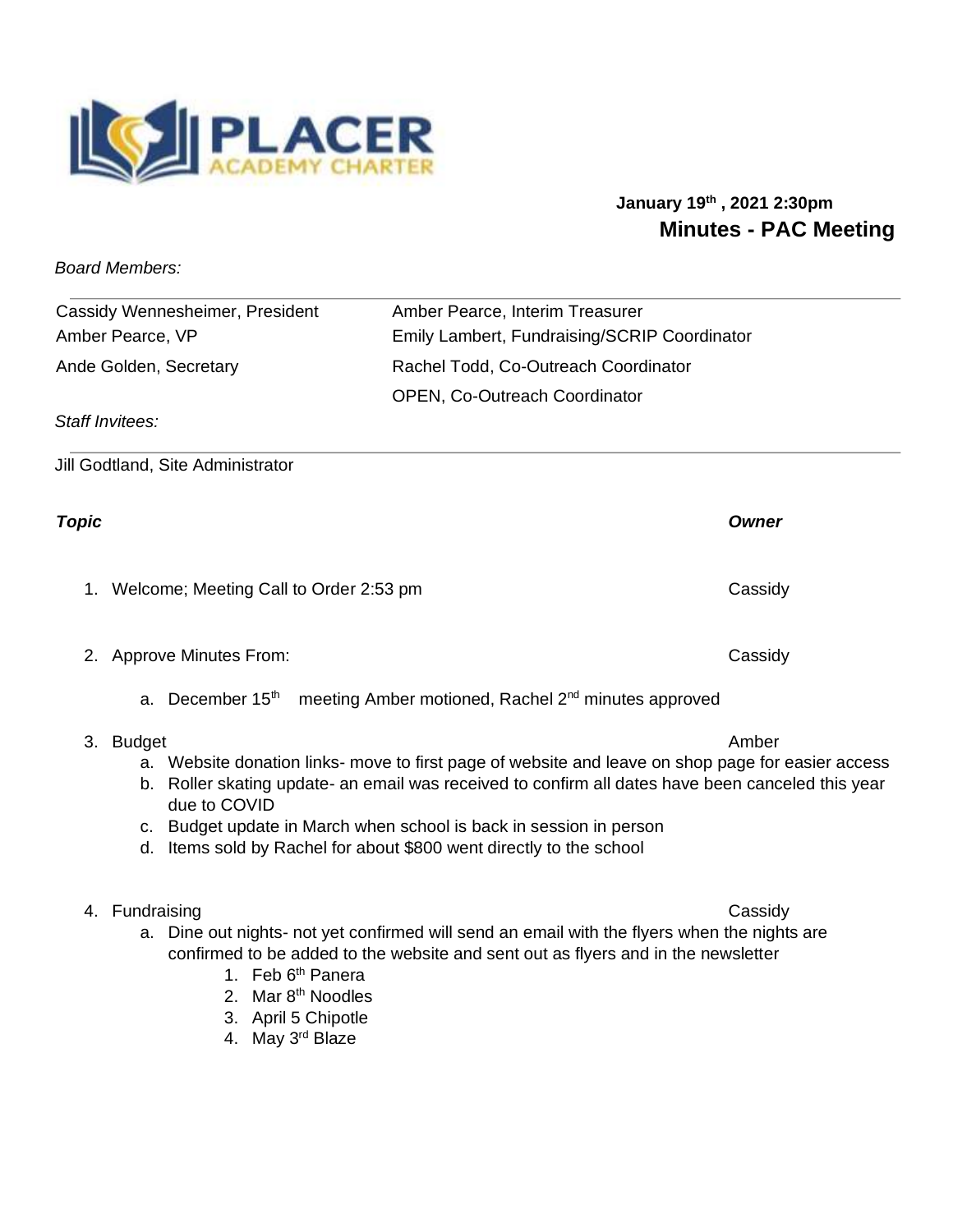- 5. SCRIP Emily
	- a. Will do advertising to get order in for Feb and Mar dine out. Look for orders to be due around the end of January
	- b. Will do a bigger push for SCRIP when we get back to school in February
- 6. See's Candy Emily
	- a. Updates in February- fundraiser to start in March
- 7. Jump a Thon Cassidy
	- a. Talked about doing a Jump a thon instead
	- b. Original time line of February to be pushed to  $2<sup>nd</sup>$  week of march 3-8 to 3-12
	- c. Will talk to Selena about how many more ropes she needs especially for Middle School
	- d. Have Selena facilitate during their class gym time and take pictures for a year book spread
	- e. DL and IL- have them do a short session during their weekly meeting and take a zoom picture
	- f. Have donations available on My School Bucks as well as checks and money drop offs.
	- g. Get flyer with event details out when we get back to school week of 2-22
	- h. MAKE SURE TO SEND OUT IN FLYER WHAT THE PTO FUNDRAISES FOR AND WHAT WE HAVE DONE THIS YEAR. Playground for the new facility is a large part, but highlight the other areas that PTO does for the school.
- 8. Penny Wars Facilitator?
	- a. Set up Penny Wars for May- need to start organizing and planning
- 9. Event Calendar Cassidy Cassidy
	- a. Need to redo our event calendar due to COVID changing several events
	- b. We need to put together the events for the last 5 months to get out to teachers and parents so they can see what PTO is doing
	- c. Calendar events:
		- 1. February: Dining out Panera, SCRIP order (end of Jan/first of Feb)
		- 2. March: See's Candy fundraiser end of month, Jump a thon middle of month, dining out first of month
		- 3. April: Dining out beginning,
		- 4. May: dining out beginning, Penny Wars
- 10. Year Book Rachel?
	- a. Need to advertise year book sales and pictures for spreads-make a flyer and section for weekly update
	- b. See if we can get any assistance to help put together- Selena?
- 11. New Business-open for comments or ideas
	- a. Art Program Update- The art program is currently run under the PTO. It is one of the defining features of our school. Krista proposes we discuss with Jill and then the board that we move the art program under the school as another teacher. Due to COVID, we have unfortunately fallen short of our fundraising goals to maintain the program to the standards that we have had in the past. We have enough in the budget to continue for the next couple of years at the reduced schedule that Krista is currently teaching at. Krista still plans on doing an art auction online as she did last year, however, this venue did not generate as much as the live auction usually does. We would propose to move Krista over to the board as a teacher and PTO would maintain working with them to supplement supplies as needed